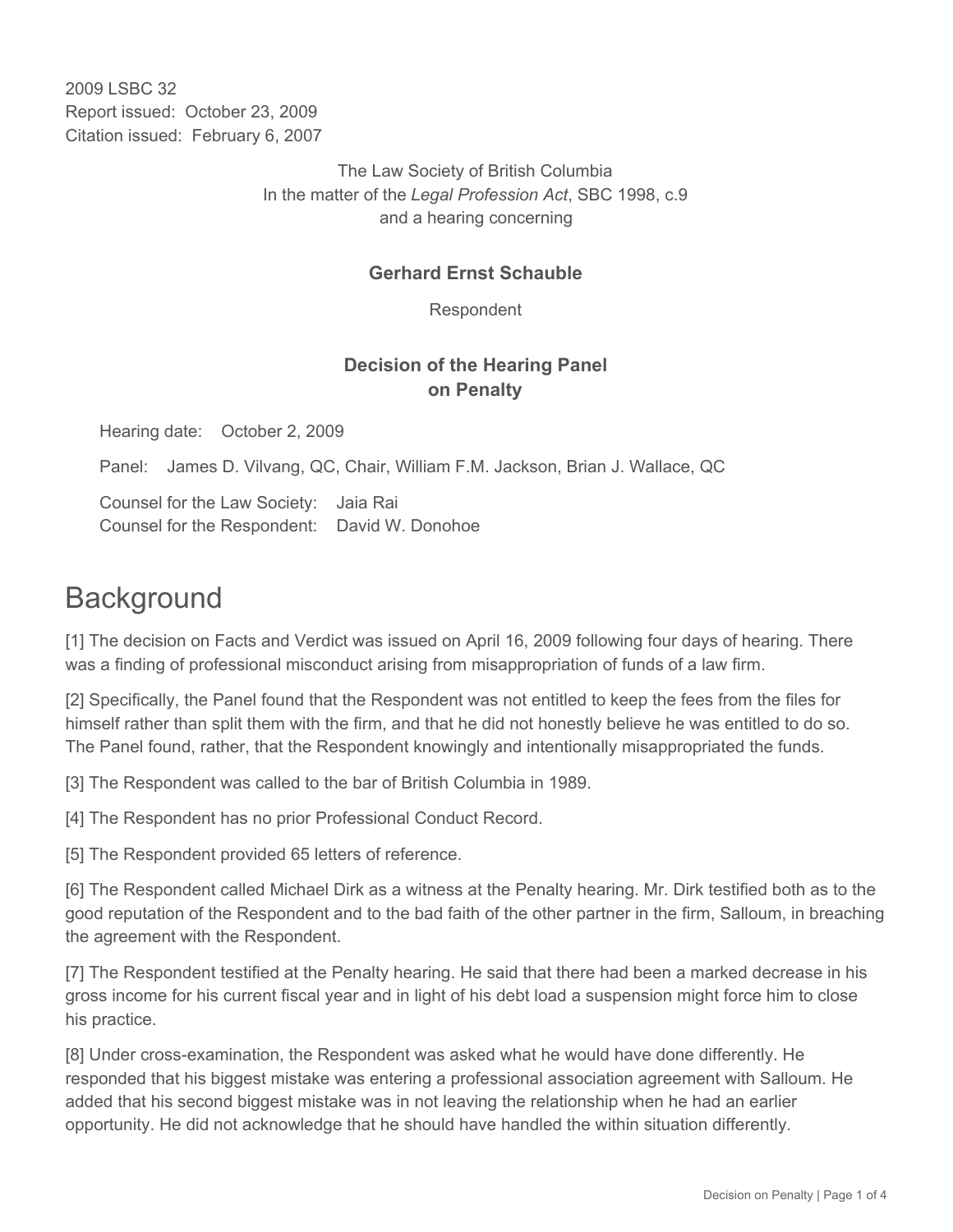#### **Submissions**

[9] Counsel for the Law Society submitted that the appropriate penalty would be a suspension in the range of six to nine months and costs in an amount of \$32,000.

[10] A number of cases were cited by counsel for the Law Society; some of which deal with the misappropriation of firm funds. These cases range from a reprimand and fine to disbarment. These cases were: *Law Society of BC v. Eisbrenner*, [2003] LSBC 03; *Law Society of BC v. Hainer*, 2007 LSBC 14; *Law Society of BC v. Morrison*, [1997] LSDD No. 193; *Law Society of Upper Canada v. Sagel*, [1995] LSDD No. 190; *Law Society of Upper Canada v. Kerbel*, [1996] LSDD No. 47; *Law Society of Upper Canada v. Porter*, [1997] LSDD No. 168; *Law Society of Manitoba v. Fisher*, [1998] LSDD No. 67; *Law Society of Upper Canada v. Frishette*, [2005] LSDD No. 17.

[11] Counsel for the Respondent submitted that the appropriate penalty would be a fine and costs in an aggregate not in excess of \$12,000.

[12] Counsel for the Respondent cited a number of cases, of which some deal with the misappropriation of firm funds and some with other types of dishonesty with associates. The cases that deal specifically with misappropriation were: *Law Society of BC v. Morrison*, [1997] LSDD No. 193; *Law Society of Manitoba v. Taylor*, Discipline Committee case 09-06 (December 18 2008); *Law Society of Upper Canada v. Benaiah*, 1993 CanLII 695 (Ont. LSDC).

[13] Counsel for the Respondent also referred the Panel to the decision of *R. v. McFarlane*, [1976] 3 Alta. LR (2d) 341 and submitted that the actions of the Respondent were " close to the line" and that the misconduct was of a technical nature. The Panel expressly rejects that position, having specifically found in paragraph [61] of the Verdict that the Respondent " did not honestly believe he was entitled to do so [keep the fees]" .

[14] In the alternative, counsel for the Respondent submitted, in reference to the *Ogilvie* factor of the number of times the offending conduct occurred, that this " conduct was out of character for Mr. Schauble and was an unfortunate over-reaction to provocative misconduct by Salloum" .

#### **Analysis and Discussion**

[15] *Law Society of BC v. Ogilvie,* [1999] LSBC 17, sets out a non-exhaustive list of factors that may be considered by a Panel on penalty.

[16] The Panel's analysis of the factors affecting penalty is based on a review of the factors set out in the *Ogilvie* decision cited above.

[17] Considering (a), " the nature and gravity of the conduct" , misappropriation of funds is a very serious breach. *Bolton v. Law Society,* [1994] 2 All ER 486 (CA) at 491 says:

Any solicitor who is shown to have discharged his professional duties with anything less than complete integrity, probity and trustworthiness must expect severe sanctions to be imposed upon him by the Solicitors Disciplinary Tribunal. ... The most serious involves proven dishonesty, whether or not leading to criminal proceedings and criminal penalties. In such cases the tribunal has almost invariably, no matter how strong the mitigation advanced for the solicitor, ordered that he be struck off the Roll of Solicitors

[18] Considering (b), " the age and experience of the respondent" , Mr. Schauble is and was an experienced member of the profession having been called to the bar in Alberta in 1981 and in British Columbia in 1989.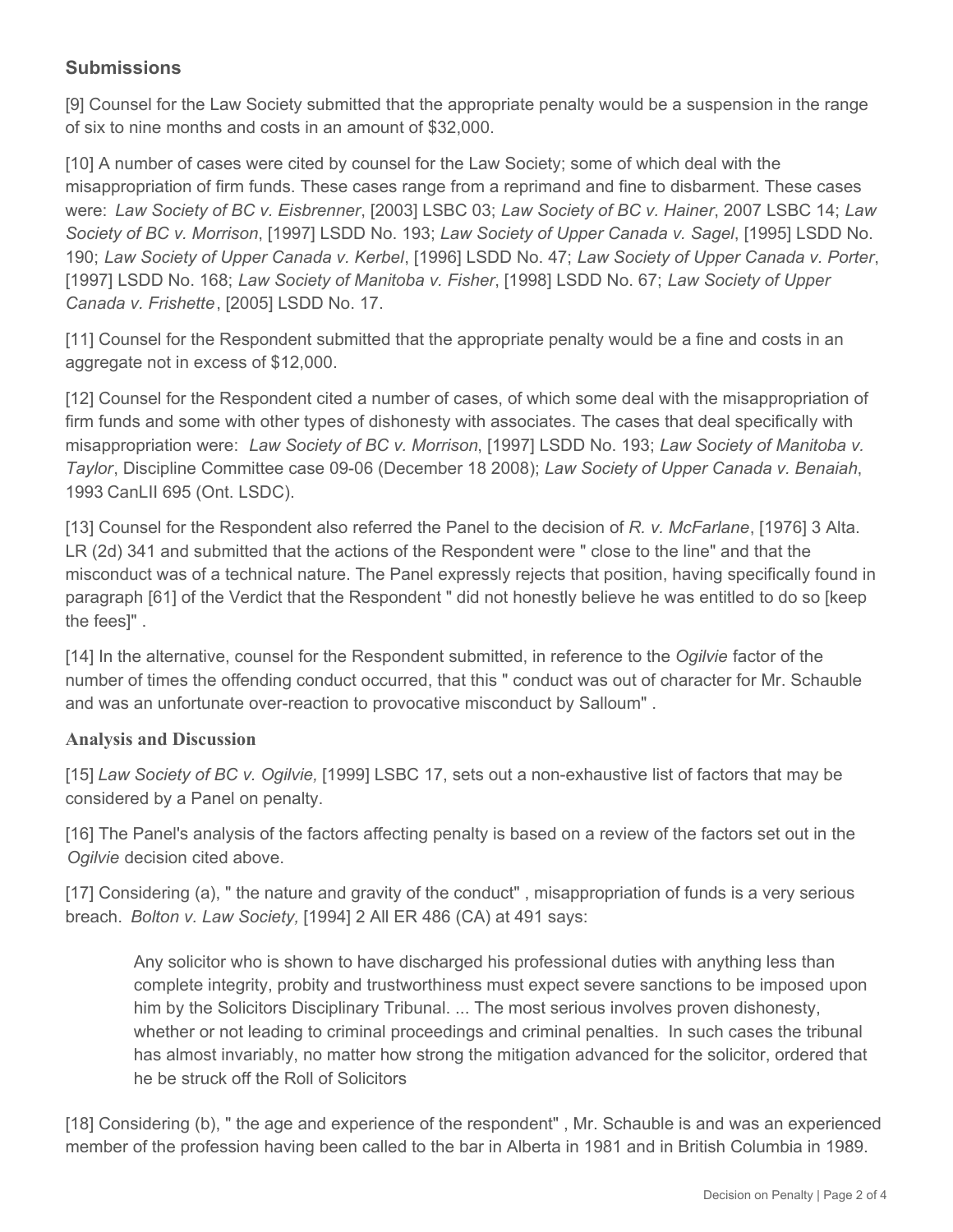He certainly had sufficient experience to realize that what he did was wrong.

[19] Considering (c), " the previous character of the respondent" , there is no prior Professional Conduct Record. The glowing character references provided by the Respondent are relevant to this *Ogilvie* factor. It should be noted that only one of the letters refers to any awareness of the Respondent's misconduct. As indicated in *Law Society of BC v. Hordal*, 2004 LSBC 36 in paragraph [69], " It is however improper to confuse popularity with probity."

[20] Considering (d), " the impact of the behaviour on the victim" , if undetected, the misappropriation would have cost the firm approximately \$45,000 in revenue. The dispute between the Respondent and the firm was eventually resolved by litigation.

[21] Considering (e), " the advantage gained or to be gained, by the respondent" , Mr. Schauble said that he had only gained the tactical advantage of forcing Salloum to engage in an accounting as part of the litigation. However, the Panel finds that it was not a certainty that these funds would ever have been accounted for as firm income. If the Respondent really wanted an accounting, he should have put the funds in a trust account and advised the firm that he was not authorizing the transfer to the general account until a full accounting was done.

[22] Considering (f), " the number of times the offending conduct occurred" , there were the three accounts diverted from two intertwined and one separate file.

[23] Considering (g), " whether the respondent has acknowledged the misconduct" , the Panel concludes from the Respondent's answers in cross-examination that he does not acknowledge any misconduct. Regret for the problems caused by decisions is not remorse.

[24] Considering (h), " the possibility of remediating or rehabilitating the respondent" , the Panel accepts the Respondent's submission that this discipline process has been so upsetting that there is no likelihood of repetition.

[25] Considering (i), " the impact on the respondent of criminal or other sanctions" , there have been none.

[26] Considering (j), " the impact of the proposed penalty on the respondent", the Panel accepts the Respondent's submission that a suspension and costs will have a serious impact on the Respondent's practice. However, in light of the strong reputation of the Respondent in his community, the Panel does not believe that a suspension would jeopardize the viability of that practice.

[27] The Panel considers (k), " the need for specific and general deterrence" and (l) " the need to ensure the public's confidence in the integrity of the profession" to be intermingled in this particular case. On the facts of this case, the Panel believes that a period of suspension is appropriate.

[28] Considering (m), " the range of penalties imposed in similar cases" , the authorities cited by counsel for the Law Society and for the Respondent reveal a range from a substantial fine to a lengthy suspension. Misappropriation of funds from a firm has been held to be slightly less serious than misappropriation of a client's funds. It is, however, a serious breach of trust. *Law Society of Upper Canada v. Kerbel, supra,* states:

However, while most of the matters here involved internal dealings between the Solicitor and his employer, the Committee is mindful that law firms are founded in trust. A lawyer has a fiduciary obligation to his firm. What we are dealing with in this case is an improper accounting of funds to his firm which funds the Solicitor personally received and retained. It is of little consequence that the Solicitor felt entitled to the money. ...